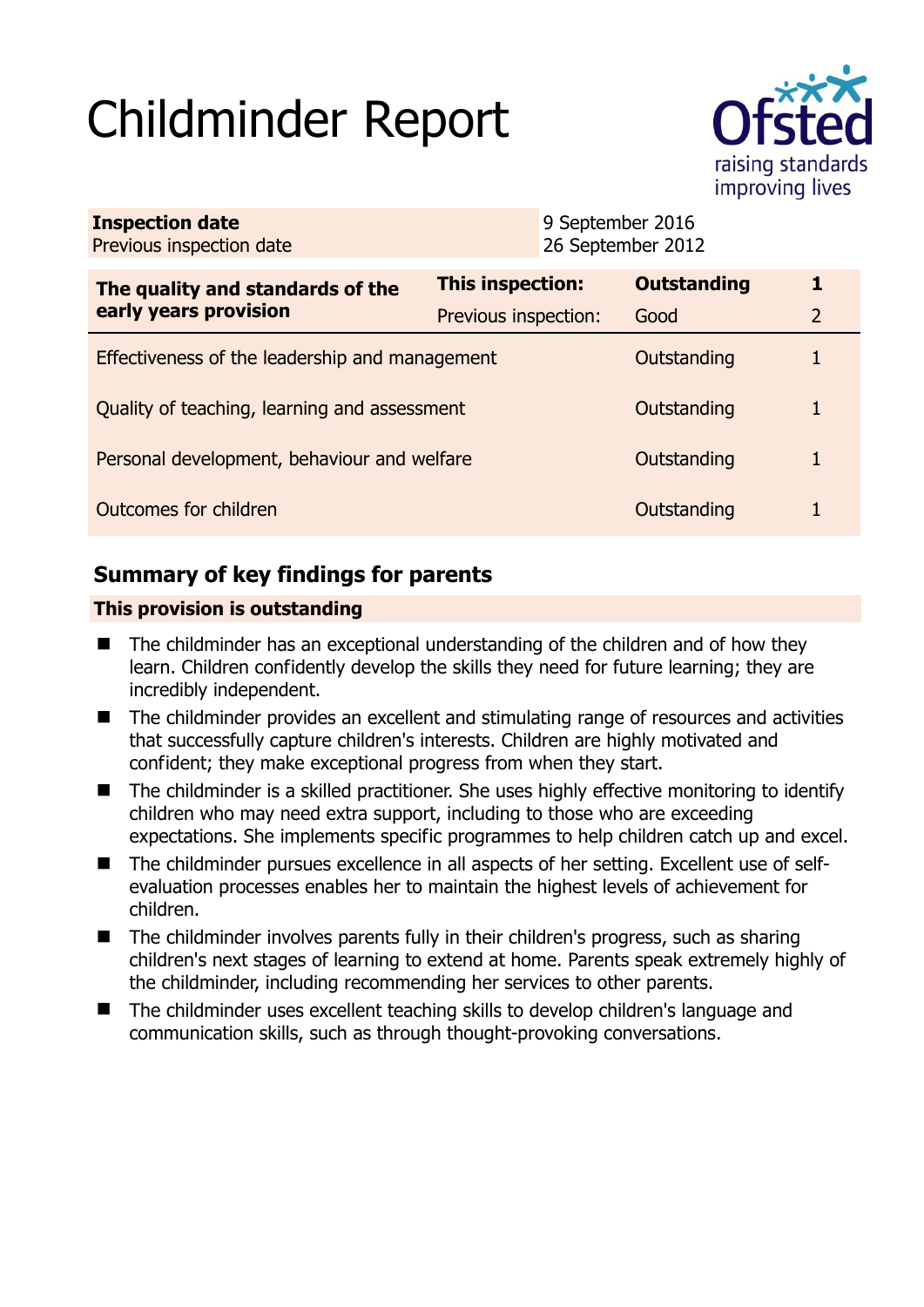## **What the setting needs to do to improve further**

## **To further improve the quality of the early years provision the provider should:**

■ continue to explore further opportunities to increase children's understanding of the benefits of following a healthy diet.

## **Inspection activities**

- The inspector observed the childminder's teaching and its impact on the children's learning.
- The inspector checked documents, including the childminder's background and suitability checks, and training certificates.
- The inspector held discussions with the childminder about children's individual learning and development.
- The inspector held discussions with the childminder about her self-evaluation processes.
- The inspector looked at a range of the childminder's policies and procedures, including those relating to safeguarding.

**Inspector**  Christine Lamey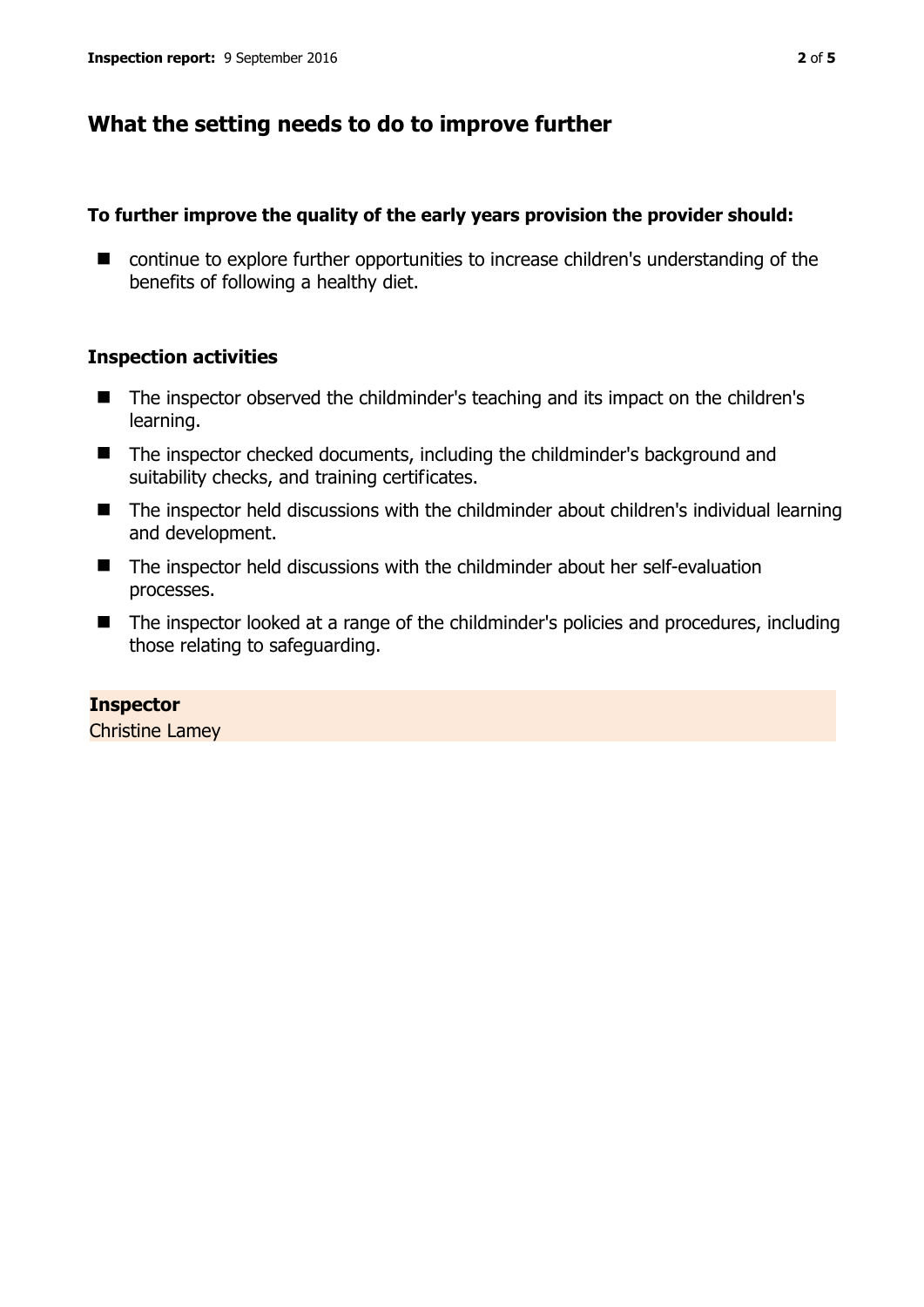## **Inspection findings**

#### **Effectiveness of the leadership and management is outstanding**

The childminder has an excellent understanding of her role and responsibility in keeping children safe, including the procedures for reporting any concerns about children's welfare. Safeguarding is effective. Children thrive in their learning and benefit from the extensive knowledge of the childminder. She is constantly striving to develop her knowledge, such as through seeking training courses to enhance her professional development. The childminder implements an extensive range of procedures that she shares highly effectively with parents, to ensure that they fully understand her working practices. The childminder's home is highly stimulating and attractively set up, children are extremely motivated and continuously keen to learn.

## **Quality of teaching, learning and assessment is outstanding**

The childminder consistently encourages children to play independently, and to share and take turns. The childminder provides children with extensive opportunities to learn new skills. For example, she actively encourages children to learn to use scissors. The childminder uses her expert knowledge of how children learn to provide varied and imaginative experiences that enthuse, excite and motivate them. She expertly adapts and widens activities, and follows children's lead. The childminder makes excellent use of her questioning to encourage children to expand their imagination, language and mathematical awareness. For example, children learn to compare the differing length, colour and size of items, such as pretend sausages, and count imaginary spoons of sugar. The childminder's attention to children's learning and development is superb.

#### **Personal development, behaviour and welfare are outstanding**

The childminder teaches children to stay safe, in particular during outdoors, such as when getting on and off buses, to ensure their safety. The childminder skilfully supports children to adopt healthy lifestyles effectively; for example, she provides a varied range of physical activities as well as nutritious meals, although, opportunities to expand on children's awareness of following a healthy diet are still ongoing. Children develop extremely secure attachments with the childminder and settle quickly. Children's behaviour towards the childminder and each other is exemplary. For instance, they share readily and are extremely confident in social situations. The childminder offers children a wide range of experiences that supports an understanding of people and communities beyond their own.

### **Outcomes for children are outstanding**

Children make excellent progress, particularly in their communication, language and mathematical skills, in readiness for their move to school. They show great delight in their achievements, for example, when mastering the use of tools and helping to tidy up.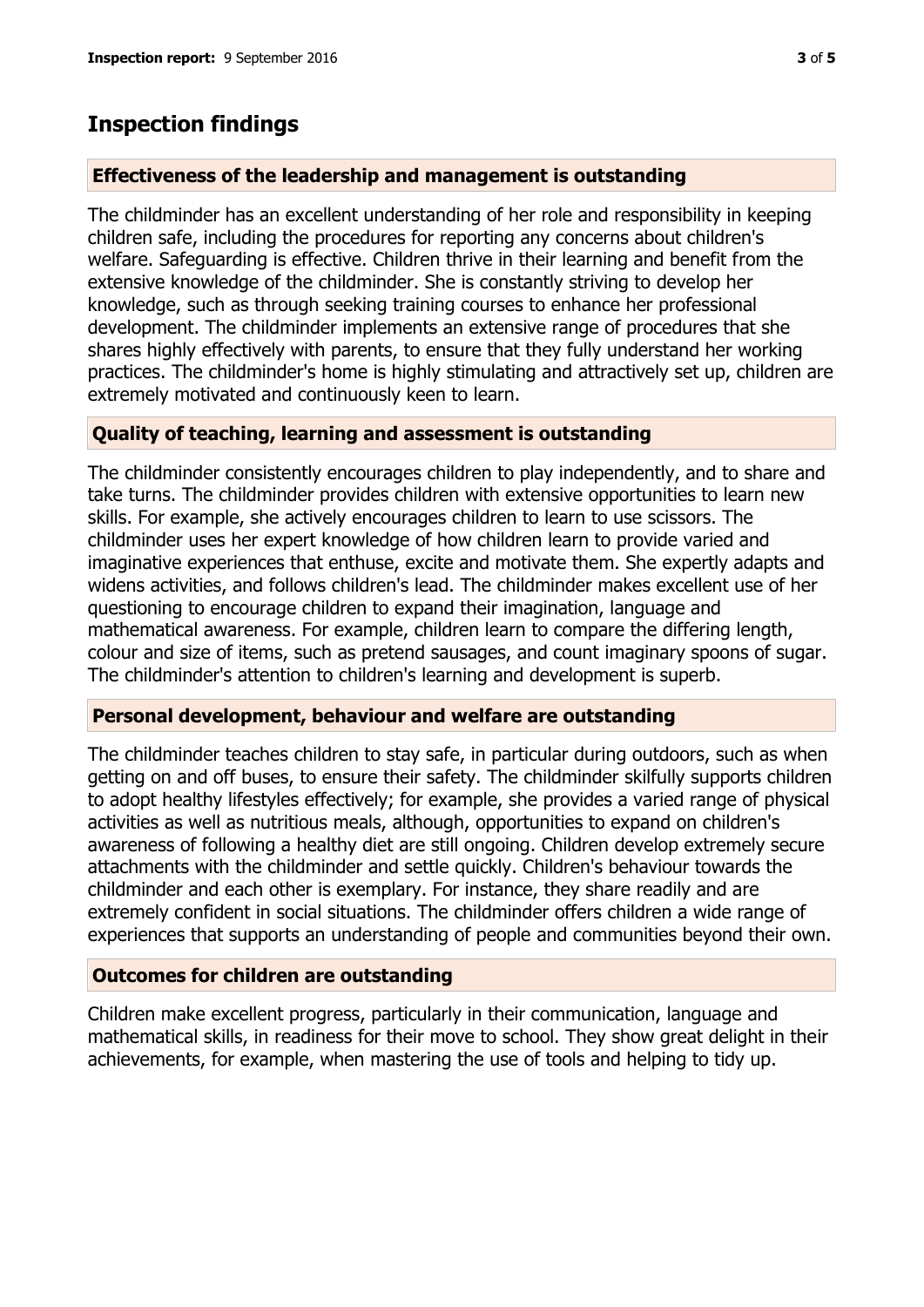# **Setting details**

| Unique reference number          | EY442582                                                                             |  |
|----------------------------------|--------------------------------------------------------------------------------------|--|
| <b>Local authority</b>           | Wandsworth                                                                           |  |
| <b>Inspection number</b>         | 1059154                                                                              |  |
| <b>Type of provision</b>         | Childminder                                                                          |  |
| Day care type                    | Childminder                                                                          |  |
| <b>Registers</b>                 | Early Years Register, Compulsory Childcare<br>Register, Voluntary Childcare Register |  |
| Age range of children            | $2 - 3$                                                                              |  |
| <b>Total number of places</b>    | 6                                                                                    |  |
| Number of children on roll       | $\overline{2}$                                                                       |  |
| <b>Name of registered person</b> |                                                                                      |  |
| Date of previous inspection      | 26 September 2012                                                                    |  |
| <b>Telephone number</b>          |                                                                                      |  |

The childminder registered in 2012. She lives in Tooting, in the London Borough of Wandsworth. The childminder provides care from 8am to 6pm on Monday to Friday and operates her service for most of the year. The childminder holds a relevant early years qualification at level 3.

This inspection was carried out by Ofsted under sections 49 and 50 of the Childcare Act 2006 on the quality and standards of provision that is registered on the Early Years Register. The registered person must ensure that this provision complies with the statutory framework for children's learning, development and care, known as the early years foundation stage.

Any complaints about the inspection or the report should be made following the procedures set out in the guidance 'Complaints procedure: raising concerns and making complaints about Ofsted', which is available from Ofsted's website: www.gov.uk/government/organisations/ofsted. If you would like Ofsted to send you a copy of the guidance, please telephone 0300 123 4234, or email enquiries@ofsted.gov.uk.